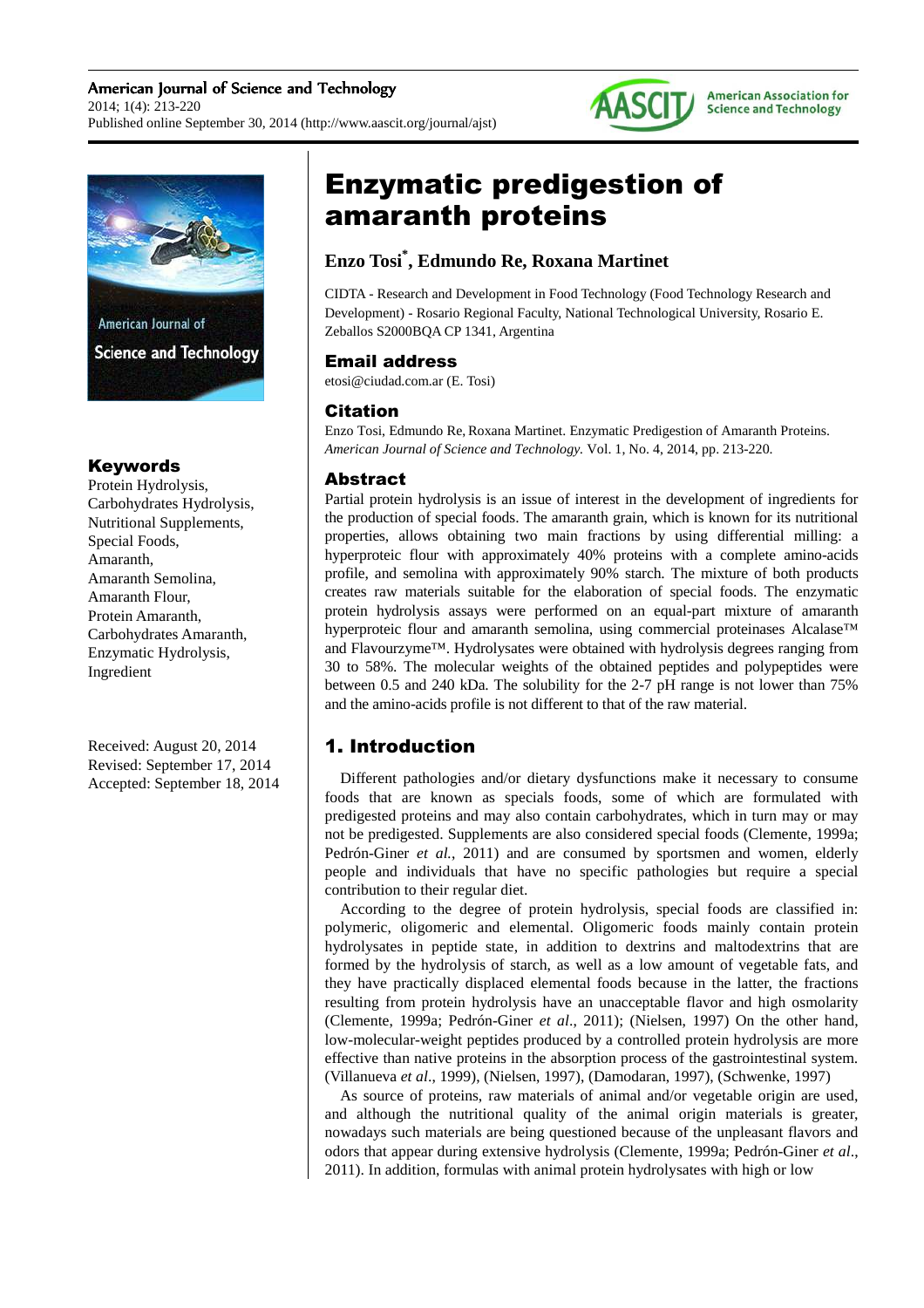hydrolysis degrees do not ensure lack of allergenicity, but only hypo-allergenicity (Nielsen, 1997), (Salcedo-Chávez, 2002) On the other hand, there is a high degree of concern regarding the presence of sporadic viral sources in animal meats, as well as residues or metabolites of chemical and/or pharmacological substances (Clemente, 1999a; Pedrón-Giner *et al.*, 2011). Therefore, the use of vegetable origin raw materials has gained importance because they can provide proteins and also carbohydrates; in the case of cereals, usually as starch. On the other hand, although having a high nutritional value, soybean is currently questioned because it has undergone genetic modifications.

The amaranth grain (*Amaranthus spp*.) shows a high potential to be used in food formulations. The average protein content is 19% (dry basis), with an amino-acids balance that is considered as one of the best amongst vegetable origin proteins (Segura-Nieto *et al*., 1994). According to Bressani & Garcia Vela (1990), proteins in the amaranth grain are distributed as follows: 40% of globulins and albumins, 2% of prolamins and 40% of glutelins. The lysine content  $(5.5 \text{ g}/100 \text{ g}$  protein) of the amaranth grain must be noted. According to several authors, leucine is the first limiting amino-acid.

Differential milling of the whole amaranth grain, developed in CIDTA with physical methods and only by a dry process (Tosi *et al.*, 2000), allows obtaining three different composition fractions: a hyperproteic flour with a protein content of approximately 39.6% and the largest amount of lipids; a semolina fraction with 89.0% starch and a fraction rich in fibers (23.2%). By mixing these fractions it is possible to prepare substrates with different contents of proteins, carbohydrates and lipids on which different hydrolysis processes can be carried out.

Protein hydrolysis processes that use acids or bases are no longer in use because they can cause the decomposition of certain essential aromatic amino-acids, give way to isomerization processes and cause the formation of toxic compounds. Due to high protein selectivity, enzymatic protein hydrolysis can be performed in a controlled manner and in moderate conditions of temperature and pH, and the

appearance of degradation products is infrequent (Guadix *et al*, 2000). On the other hand, it is necessary to consider that during the hydrolysis processes of food proteins, as the hydrolysis advances, the resulting products are substrates for the following fragmentations to peptides of lower molecular weight. This is how several hydrolysis processes take place, creating a competition between the original protein and the peptides resulting from hydrolysis (Adler-Nissen, 1986). Commercial exoproteases and endopeptidases were used in the protein hydrolysis processes studied in the present work, the latter are essential to avoid the intense bitter flavor related with the hydrophobicity of high-molecular-weight peptides (Maehashi & Huang, 2009). According to Clemente *et al.*, (1999a; 1999b), the use of Alcalase<sup>™</sup> and Flavourzyme<sup>™</sup> sequentially in the chickpea flour hydrolysis allows obtaining a hydrolysate with a hydrolysis degree of 34% and an antigenic activity above 90%.

The present work shows the results obtained for the determination of operating conditions of protein hydrolysis processes by an enzymatic pathway using Alcalase™ and Flavourzyme™ on a substrate formulated with an equalpart mixture of amaranth hyperproteic flour and amaranth semolina.

## 2. Materials and Methods

#### 2.1. Materials

An equal-part mixture (w/w) of amaranth hyperproteic flour and amaranth semolina (*A. cruentus*, 2009 crop), crushed in a cold mill to pass through a 50 ASTM mesh sieve, was used as substrate. The compositions of the hyperproteic meal and the semolina that correspond to two fractions of the amaranth grain differential milling (Tosi *et al*., 2000) and the equal-part mixture, which is the substrate to be hydrolyzed, are detailed in Table 1. Table 2 includes the amino-acids composition of the analyzed mixture and the hydrolysis products and the compositions recommended by FAO (FAO-WHO, 1991).

*Table 1. Percent composition of hyperproteic meal (HM) and semolina (S) produced by differential milling of whole amaranth grain and the substrate to be hydrolyzed* 

| <b>Parameter</b>    | <b>Differential Milling</b> |                 | Substrate to be hydrolyzed |
|---------------------|-----------------------------|-----------------|----------------------------|
|                     | Hyperproteic meal           | <b>Semolina</b> | 50% HM - 50% S             |
| Moisture            | 8.0                         | 8.4             | 8.2                        |
| Protein             | 34.6                        | 5.7             | 20.2                       |
| Ashes               | 7.0                         | 1.0             | 4.0                        |
| Hexane solubles     | 23.7                        | 2.3             | 13.0                       |
| Carbohydrates $(*)$ | 26.7                        | 82.6            | 54.7                       |
| Fibers              | 17.0                        | 0.6             | 8.8                        |
| Starch              | 9.7                         | 82.0            | 45.9                       |

(\*) by difference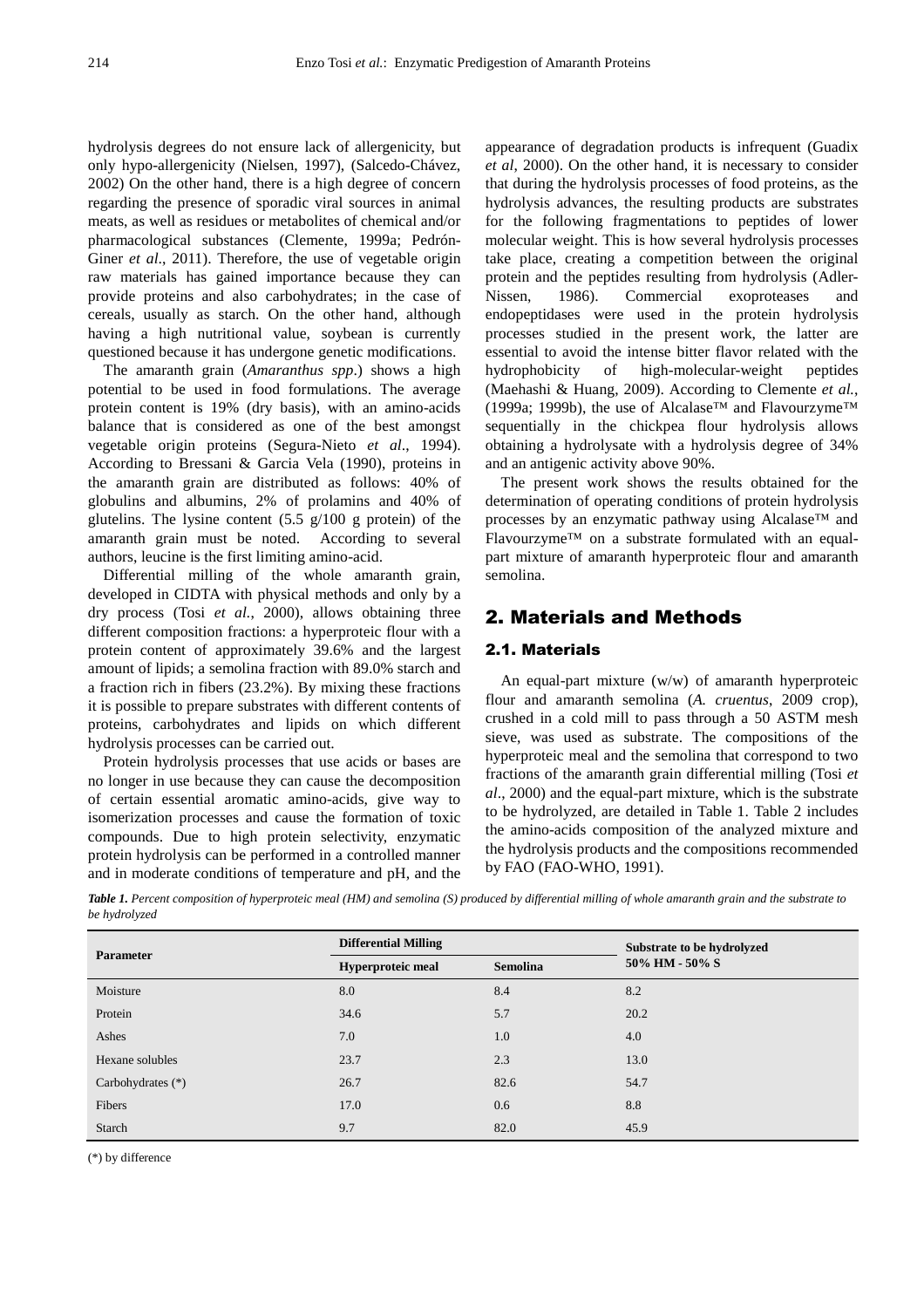| Amino-acid    | Amino-acids content (g/100 g protein) |                |                          |  |
|---------------|---------------------------------------|----------------|--------------------------|--|
|               | Amaranth hyperproteic meal + semolina | Hydrolysate    | <b>FAO</b>               |  |
| Isoleucine    | $3.6 \pm 0.1$                         | $2.3 \pm 0.1$  | 2.8                      |  |
| Leucine       | $5.6 \pm 0.4$                         | $4.0 \pm 0.3$  | 6.6                      |  |
| Lysine        | $6.7 \pm 0.1$                         | $5.0 \pm 0.1$  | 5.8                      |  |
| Methionine    | $1.9 \pm 0.2$                         | $1.1 \pm 0.1$  | 2.5                      |  |
| Phenylalanine | $4.0 \pm 0.2$                         | $3.3 \pm 0.1$  | $\overline{\phantom{a}}$ |  |
| Tyrosine      | $3.4 \pm 0.2$                         | $2.6 \pm 0.2$  | 6.3                      |  |
| Threonine     | $3.8 \pm 0.2$                         | $3.1 \pm 0.2$  | 3.4                      |  |
| Valine        | $4.2 \pm 0.2$                         | $5.0 \pm 0.3$  | 3.5                      |  |
| Alanine       | $3.6 \pm 0.1$                         | $2.4 \pm 0.2$  | $\overline{\phantom{a}}$ |  |
| Arginine      | $6.7 \pm 0.2$                         | $4.8 \pm 0.2$  |                          |  |
| Aspartic acid | $7.9 \pm 0.1$                         | $6.9 \pm 0.2$  |                          |  |
| Glutamic acid | $15.7 \pm 0.5$                        | $14.2 \pm 0.3$ | $\overline{\phantom{a}}$ |  |
| Glycine       | $7.7 \pm 0.1$                         | $5.9 \pm 0.1$  | $\overline{\phantom{a}}$ |  |
| Histidine     | $2.5 \pm 0.1$                         | $1.9 \pm 0.1$  | 1.9                      |  |
| Proline       | $3.9 \pm 0.4$                         | $2.0 \pm 0.2$  | $\overline{\phantom{a}}$ |  |
| Serine        | $6.7 \pm 0.2$                         | $6.0 \pm 0.3$  |                          |  |
| Tryptophan    | $1.2 \pm 0.1$                         | $1.0 \pm 0.2$  |                          |  |
| Cystine       | $2.0 \pm 0.2$                         | $1.6 \pm 0.2$  |                          |  |

*Table 2. Amino-acids content in the hydrolysis substrate (50% of amaranth hyperproteic flour and 50% amaranth semolina) and in hydrolysates* 

From preliminary assays, enzymes Alcalase™ and Flavourzyme™ 500 MG (Novozymes, Bagsvaerd, Denmark) were selected to perform protein hydrolysis. Alcalase™ is an endoproteinase produced by the *Bacillus lichenisformis*, while Flavourzyme™ is an enzymatic complex of fungal endo- and exopeptidases. All the enzymes used were food grade.

Sodium dodecyl sulfate, 2,4,6-trinitrobenzenesulfonic acid (TNBS), DL-alpha-amino-n-butyric acid, protein standards for electrophoresis and molecular weight markers, acrylamide, N,N′-methylenebisacrylamide, diethyl (ethoxymethylene) malonate and Coomassie brilliant blue G-250 were provided by Sigma Chemical Co. (St. Louis, MO, USA), D-Salt™ dextran desalting columns (5K MWCO) were provided by Pierce Biotechnology Inc. (Rockford, IL, USA). The rest of the reagents, of analytical quality, were provided by Merck (Darmstad, Germany).

#### 2.2. Methods

#### 2.2.1. Experimental Design

By applying both enzymes sequentially, in accordance with their mode of action on proteins, each experiment was performed in two stages, because the pH needs to be adjusted to the optimal values of each enzyme used. The time of protein hydrolysis was considered as the independent variable with values of 20, 60, 120, and 180 minutes, the water/substrate relationship was constant and equal to 10 w/w. The amount of enzyme units/per gram of protein relationship was adopted by means of preliminary assays (see ahead). The following were selected as results: nitrogen recovery percentage, hydrolysis degree, protein solubility, polypeptides profile by SDS-PAGE, molecular weights profile by exclusion chromatography, amount of nitrogen found when forming peptides with two or more peptide bonds, and the amino-acids profile.

#### 2.2.2. Determination of Enzymatic Activity

The enzymatic activities of the selected enzymes were determined in accordance with the supplier's protocols. To determine the best concentrations of Alcalase™ and Flavourzyme™, preliminary assays were performed at different concentrations with a maximum time of hydrolysis of 120 minutes. Preliminary assays were performed with the methodology described in the following item: *Protein hydrolysis process.*

From the obtained preliminary results (see Results) the following relationship was adopted: Alcalase™ 60 AU/kg protein/Flavourzyme™ 50 LAPU/kg protein.

#### 2.2.3. Protein Hydrolysis Process

One hundred grams of substrate were suspended in 1000 mL water at pH 7, corresponding to the action of the Alcalase™ enzyme, under constant agitation and in a thermostatic bath at 60 ºC. The hydrolysis (time 0) starts with the addition of the Alcalase™ enzyme; after twothirds of the total time of the trial elapsed, pH was adjusted to 6.5, temperature was set at 50ºC and Flavourzyme™ MG 500 enzyme was added. Owing to the fact that the optimum pH interval of Alcalase™ ranges between 6.5 and 8, it was considered that this enzyme acts throughout the total time of the assay. The values for the temperature and pH were controlled continuously, maintaining the indicated values throughout the assay; the pH was adjusted by adding solutions of NaOH or  $H_3PO_4$ .

To stop the hydrolysis process, once the time of the assay was completed, enzymes were deactivated maintaining agitation, lowering the pH to 4 and increasing the temperature to 95 ºC during 10 minutes. After deactivation was completed, pH was adjusted to 7 and agitation was maintained until the temperature reached 35 ºC.

Hydrolysates were separated from the remaining solids by centrifugation at  $4000 \times g$  for 40 minutes; solids were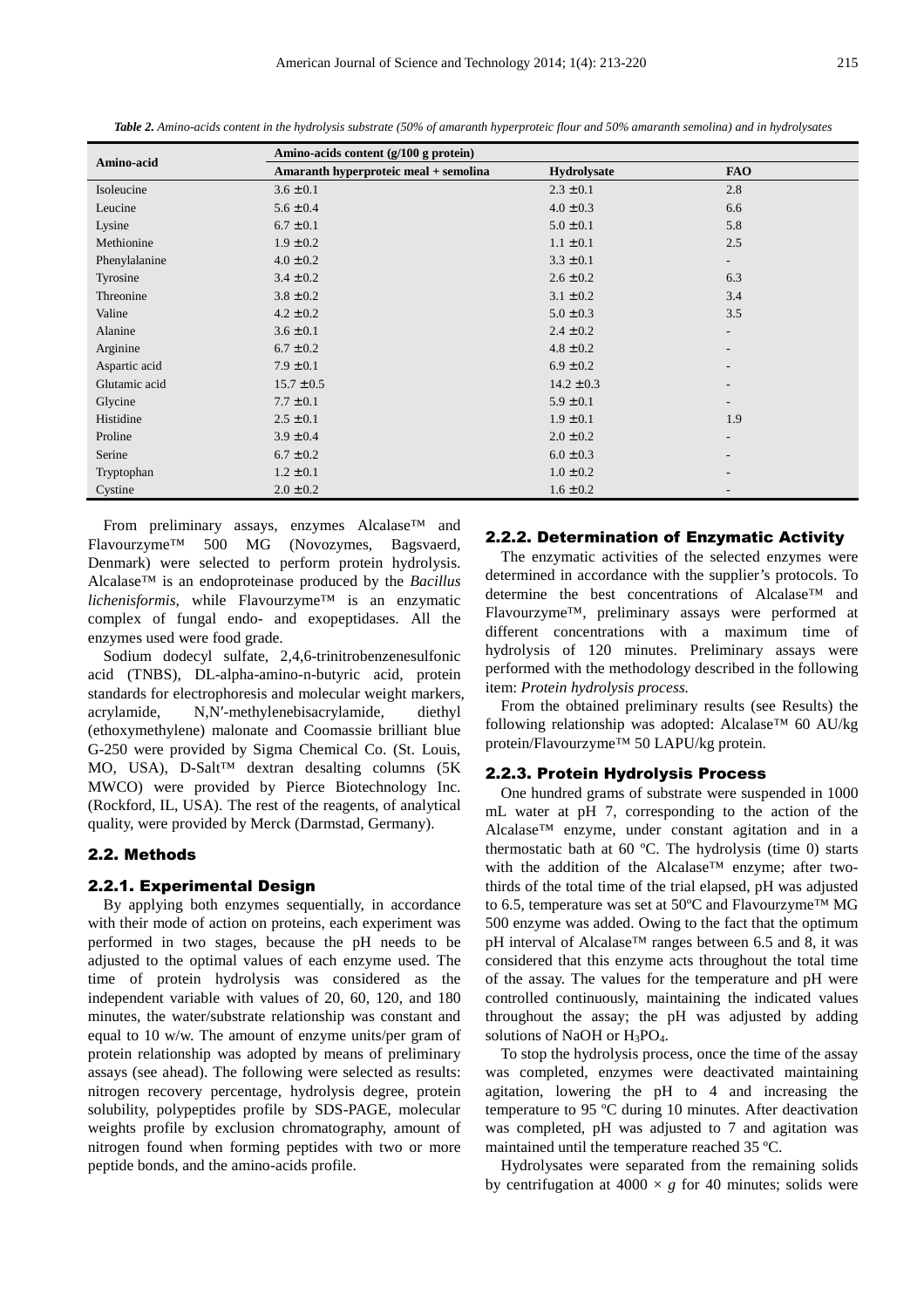washed three times with 30 mL distilled water and centrifuged each time in the aforementioned conditions; all liquid fractions were collected in a 200-mL volumetric flask and distilled water was added to reach the calibration mark.

#### 2.2.4. Content of Hydrolyzed Protein (Recovered Nitrogen)

The total hydrolyzed protein content was determined by micro-Kjeldahl, method Aa 5-38 (AOAC, 1990) on an aliquot of hydrolysate using a nitrogen-to-protein conversion factor of 6.25 to convert the determined nitrogen. The result was expressed as the percentage of protein content in the hydrolysate with regard to the protein content in the substrate.

#### 2.3. Hydrolysis Degree

The hydrolysis degree is defined as the percentage of hydrolyzed peptide bonds and was calculated by the determination of free amino groups in the hydrolysates and its comparison to the total of free amino groups determined by total hydrolysis of a 10 mg sample of the substrate, with 4 mL of 6N HCI, during 24 hours at 110 ºC. For the determination of the free amino groups, the technique proposed by Adler-Nissen (1979) was used, with 2,4,6 trinitrobenzenesulfonic acid as reagent.

*Solubility Percentage of proteins from the hydrolysate, which are soluble at a specific pH*

Aliquots were taken from the hydrolysates, the pH was adjusted with HCI to the selected values 2.0; 3.0; 4.0; 4.5; 5.5; 6.5; and 7.0, it was maintained for 30 minutes and the solids were separated by centrifugation at  $4000 \times g$  for 30 minutes; the protein content of the supernatant was determined using the micro-Kjeldahl method. A nitrogento-protein conversion factor of 6.25 was used (Villanueva *et al*., 1999). Solubility was expressed as a percentage and was defined as the relationship between the protein that keeps soluble at a specific pH and the total protein content of the hydrolysate.

#### 2.4. Polypeptides Profile by SDS-PAGE

SDS-PAGE electrophoresis for molecular weights between 14.2 and 66 kDa was performed according to the Laemmli's method (1970). The gel of 100 g/L SDS, consisted of a polyacryilamide resolution gel of 0.12 g/g (pH 8.8) and a stacking gel of  $0.10$  g/g (pH 6.8). The lengths of the resolution and stacking gels were 50 and 15 mm, respectively. A BioRad model 1653301 equipment (Bio Rad Laboratories Inc., Hercules, CA, USA) was used. After electrophoresis, the gels were stained by immersion in a solution of 2.5 g/L Coomassie Brilliant Blue G-250, 0.45 mL/mL methanol and 0.09 mL/mL acetic acid. As reference, Sigma (St. Louis, USA) molecular weight markers were used, ranging from 14.2 to 66 kDa.

For molecular weights between 3.48 and 10.6 kDa, the method proposed by Swank & Munkres (1971) was used, and a Sigma molecular weight marker for molecular weights between 2.5 and 17 kDa.

A solution obtained from the substrate only treated with water was used as control, at the same conditions of temperature, pH and time described in the experimental design section.

#### 2.5. Molecular Weights Profile by Exclusion Chromatography

Samples were passed through D-Salt™ dextran desalting columns (5K MWCO) (Pierce Biotechnology Inc. Rockford, IL, USA) to eliminate non-protein compounds. A Shimadzu LC 10AS high-pressure liquid chromatograph, with a Phenomenex BioSep SEC-S 3000 (length: 300 mm; ID: 7.8 mm) column was used, with a Shimadzu SPD UV-Vis 10A detector. The injected volume was 20 µL eluted with 20 mM phosphate buffer, 0.5 M sodium chloride pH 8.3, at a flow rate of 0.6 mL/min; measuring at 214 nm. Calibration was done with blue dextran (2000 kDa), catalase (240 kDa), α-amylase (200 kDa), bovine serum albumin (67 kDa), carbonic anhydrase (29 kDa) and riboflavin (0.5 kDa).

#### 2.6. Amino-Acids Profile

Amino-acids profile was determined by high-pressure liquid chromatography after acid hydrolysis and derivatization with diethyl (ethoxymethylene) malonate according to the technique proposed by Alaiz *et al*., (1992) and Villanueva *et al.*, (1999). Methionine, tryptophan, cystine and cysteine were not determined with this method (see ahead).

A Shimadzu LC 10AS HPLC chromatograph was used, with a Supelco C18 reversed phase column (length: 300 mm, ID: 7.8 mm), at 25 °C, with a binary gradient system, and a Shimadzu SPD UV-Vis 10A detector; reading was performed at 484 nm. The elutant used was a 25 mM solution of sodium acetate with 0.02% of sodium azide (pH 6.0) (A) and acetonitrile (B), and flow was set to 0.9 mL/min as follows: between 0.0-3.0 min, linear gradient from A/B (91:9) to A/B (86:14); between 3.0-13.0 min, elution with A/B (86:14); between 13.0-30.0 min, linear gradient from A/B (86:14) to A/B (69:31); between 30.0- 35.0 min, elution with A/B (69:31).

Methionine content was determined by the Tonkovié & Hadžija method (1977), while tryptophan, cystine and cysteine contents were determined with the methods proposed by Villegas *et al.*, (1984).

All assays and determinations of the results were performed in triplicate.

#### 3. Results

Figure 1 shows that the higher hydrolysis degrees are obtained with the Alcalase™ 60 AU/kg protein and Flavourzyme™ 35 LAPU/kg protein relationship; but it was considered convenient to increase the Flavourzyme™ concentration to 50 LAPU/kg protein to avoid the presence of bitter flavors.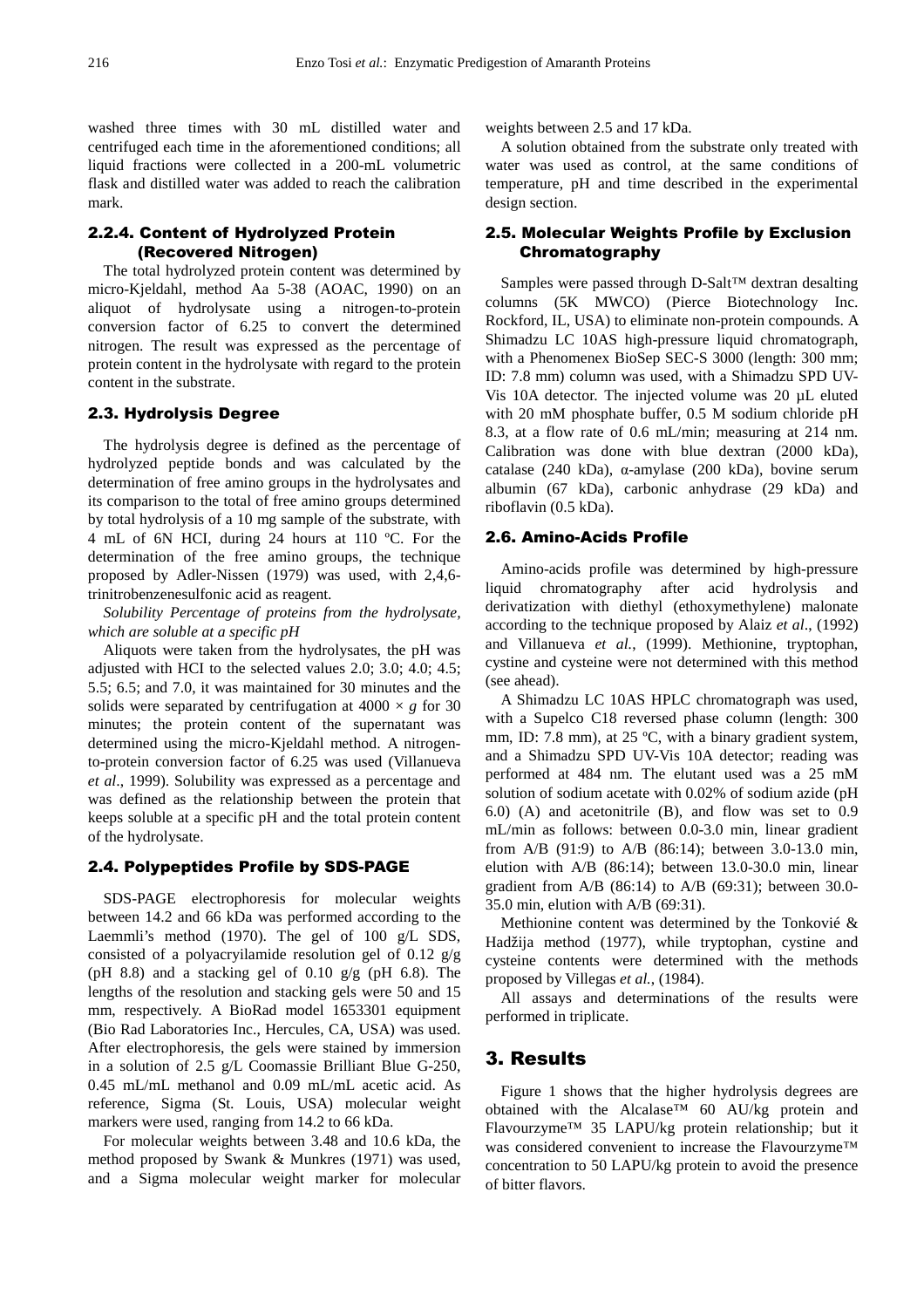#### 3.1. Degree of Protein Hydrolysis

Figure 1 shows the hydrolysis degrees in terms of the hydrolysis times for the relationship Alcalase™ 60 AU/kg protein/Flavourzyme™ 50 LAPU/kg protein. A 49% degree of hydrolysis was achieved in 60 minutes, and then slowly increased up to 54% after 180 minutes.



*Figure 1. Hydrolysis degree (HD) as a function of time of hydrolysis (ht)* 

Protein hydrolysis was also verified when the treatment was carried out only with water (Bressani & Garcia Vela (1990); Gorinstein *et al*., 1991); hydrolysis degree values at the abovementioned times were 7.8 and 8.1. It was estimated that endogenous proteases were responsible for these hydrolytic phenomena.

#### 3.2. Content of Hydrolyzed Protein (Recovered Nitrogen)

Figure 2 (RN vs HD) shows that the amount of hydrolyzed protein by enzymatic pathway increased rapidly in the first 40 minutes of the hydrolysis process until it reached values close to 85.5 after 180 minutes.



*Figure 2. Percentage of recovered nitrogen (RN) as a function of hydrolysis degree (HD)* 

Solubilization of the proteins treated only with water also occurred, caused by the hydrolytic action of the endogenous proteases or the presence of amaranth proteins that solubilized at pH 7.

The electrophoretic analysis (Figure 5) and the molecular weights profile (Figure 6) of the hydrolysates showed that proteins extracted with water have higher molecular weight structures than the ones present in the hydrolysates with Alcalase™ and Flavourzyme™. This owes to the fact that amaranth contains water-soluble albumins, known as 2MPRS, which are rich in methionine and lysine.

#### 3.3. Solubility

Figure 3 shows that the solubility of the hydrolysates does not undergo significant changes in the total pH range of the assays, ranging between 79.7 and 92.7%. On the other hand, the solubility of the original proteins changed strongly as a function of pH, decreasing up to a pH of 5.5, where they exhibit the lower solubility. From that pH value, solubility starts to increase, reaching the higher solubility at pH 7 (for the interval of the tested pH).



*Figure 3. Solubility as a function of the pH of the substrate (mixture of hyperproteic flour and semolina) and in the hydrolysates as a function of time* 

#### 3.4. Polypeptides Profile by SDS-PAGE



1 Standards; 2 Water; A 20 min; B 60 min; C 120 min; D 180 min *Figure 4. SDS-PAGE profile of hydrolysates obtained with water.* 

The polypeptides profiles obtained by SDS-PAGE from the hydrolysates obtained only with water (Figure 4)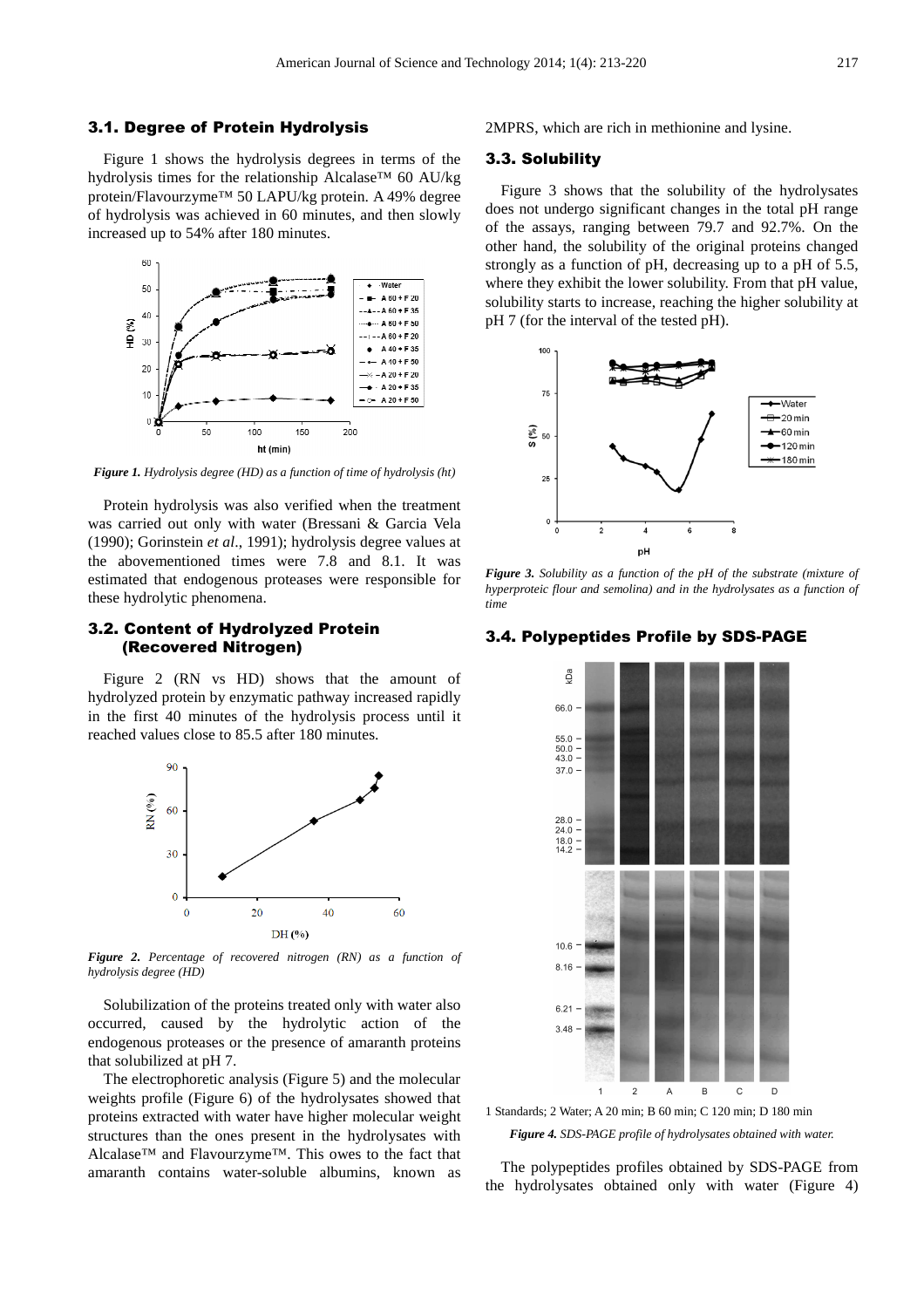showed that the intensity of the bands decreases as the time of hydrolysis increases. As a function of the time of hydrolysis only with water, it was possible to observe protein bands between 14.2 and 32 kDa after 60 minutes and protein bands between 14.2 and 20 kDa after 120 minutes, and only bands below 14.2 kDa could be observed after 180 minutes.

The profiles of hydrolysates obtained with Alcalase™ and Flavourzyme™ (Figure 5) showed that after 20 minutes the enzymes ruptured the easily accessible bonds, not only in the solubilized proteins but also in those that remained in solid state. The proteins that partially maintain their structures correspond to the 14.2 – 32 kDa bands which are not observable after 120 minutes of hydrolysis because the action of enzymes deepens, leaving bands between 14.2 and 20 kDa. Bands between 14.2 and 55 kDa can be observed after 180 minutes of hydrolysis.



1 Standards; 2 Water; A 20 min; B 60 min; C 120 min; D 180 min

*Figure 5. SDS-PAGE profile of hydrolysates obtained with Alcalase™ and Flavourzyme™* 

The presence of polypeptides between 20 and 55 kDa can be explained considering the fact that in the first stages of hydrolysis the complex tertiary structures are modified in such a way that they allow the enzymes to rupture peptide bonds previously inaccessible due to steric impediment, allowing the separation of heavy fractions in the original protein chain. This was in agreement with the results obtained by Konishi *et al.* (1991), related with the resistance of the albumin-2 fraction to some proteases.

Hydrolysis allows recognizing four polypeptide groups, one with a molecular weight between 55 and 64 kDa, and a second group between 33 and 37 kDa, such groups correspond to the alpha subunit of amarantin, a storage protein which is similar to the legumin in leguminous seeds; amarantin has a molecular weight above 300 kDa (Martinez *et al*., 1997). The third group contains polypeptides between 18 and 25 kDa, which correspond to the beta subunit of amarantin and the fourth group has molecular weights between 14.2 and 18 kDa.

In the present work, only three (between 33 and 37; 18 and 25; and 14.2 and 18 kDa) of the four groups mentioned are present in all assays as products of hydrolysis. The second group (that corresponds to the beta subunit of amarantin) and the third one were described by Juan *et al*. (2007). The disappearance of the 32 kDa band may be due to native grain enzymes or to microbial flora contamination of the grain.

#### 3.5. Molecular Weights Profile by Exclusion Chromatography

The initial degree of hydrolysis, at time zero, was estimated from molecular weights of soluble proteins in the elution buffer after 180 minutes of extraction. The molecular weights of the extracted proteins reached 2000 kDa. Nevertheless, there are some fractions with molecular weights around 200 kDa. It was considered that such fractions were produced by the action of endogenous enzymes in the amaranth grain (Figure 6).



*Figure 6. Molecular weights profiles of proteins as a function of time of hydrolysis.* 

A reduction of molecular weights was observed in the proteins of the hydrolysates with regard to the ones that correspond to time zero. The proteins with different molecular weights in the hydrolysates depend on the time of hydrolysis. A significant increase in the amount of proteins with molecular weights between 240 and 200 kDa was observed in a hydrolysis time of 20 minutes. This value continued increasing for hydrolysis times of 60, 120 and 180 minutes. Peptides ranging between 43 – 29 kDa and 14 – 0.5 kDa were found in hydrolysis times of 120 and 180 minutes. No differences were verified between the profiles corresponding to hydrolysis times of 120 and 180 minutes.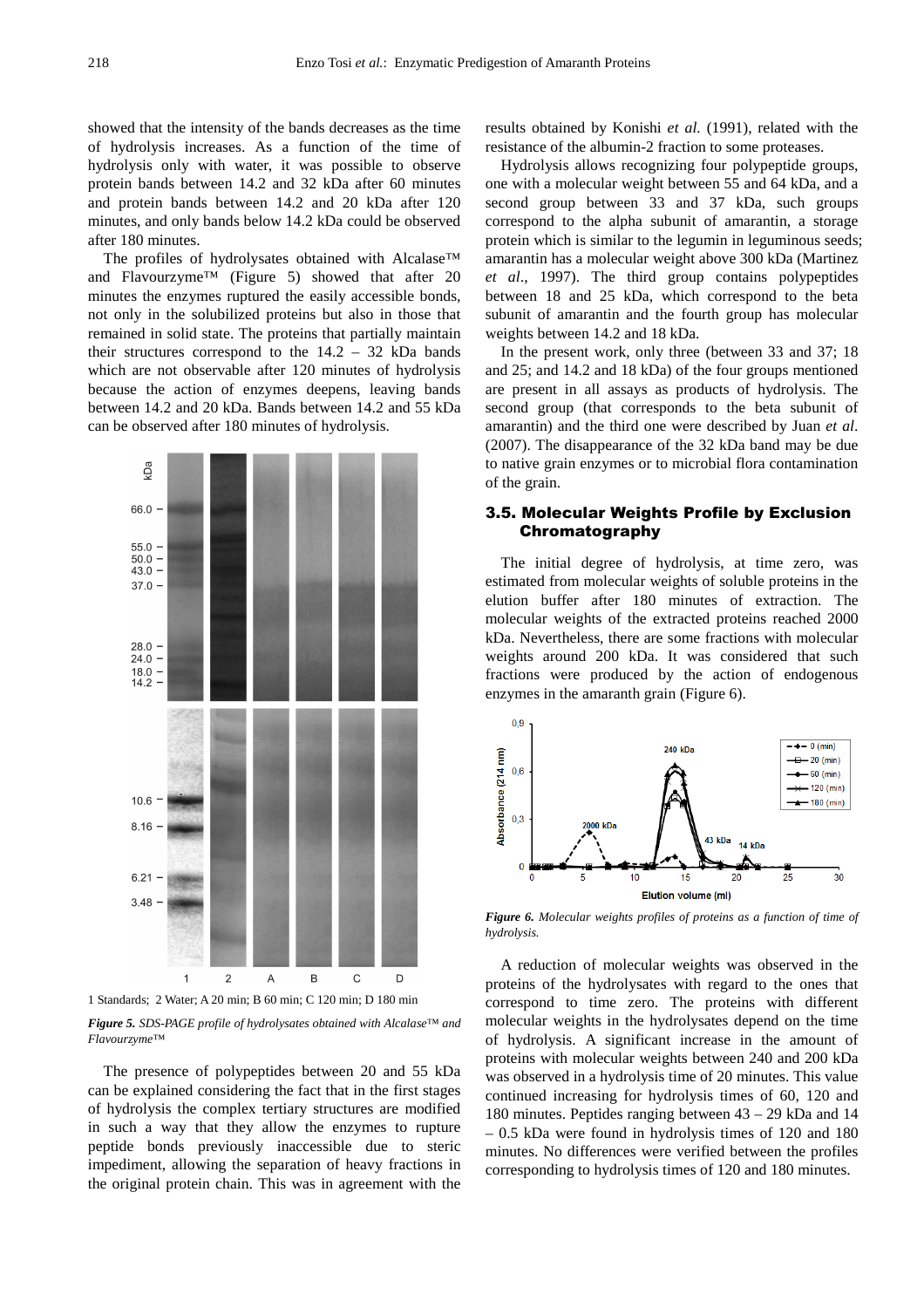#### 3.6. Amino-Acids Profile

The composition of amino-acids in hydrolysates obtained after 180 minutes of hydrolysis is described in Table 2. Amino-acids produced by hydrolysis with Alcalase™ and Flavourzyme™ are not substantially different than the composition of the substrate, and this indicates that there is no amino-acids loss due to the action of the hydrolysis process.

## 4. Discussion

The controlled hydrolysis of proteins contained in the mixtures of amaranth hyperproteic flour and amaranth semolina can result in several peptide fractions. With the commercial proteases tested, the best effect was obtained when both enzymes were used sequentially; the effect of Alcalase™ enzyme acting independently was in second place. It was verified that controlled hydrolysis using several commercial enzymes allows obtaining hydrolysis products that contain different peptides with molecular weights ranging between  $240 - 200$ ;  $49 - 43$ ;  $43 - 29$  and 29 – 0.5 kDa. Hydrolysis processes using Alcalase<sup>™</sup> and Flavourzyme™ allow obtaining products with solubility values between 0.75 and 0.9 g of nitrogen/g of total nitrogen for tested pH ranges between 2 and 7. The aminoacids profile obtained with hydrolysis showed a slight modification with regard to the original profile of the substrate.

There was no verification of starch hydrolysis attributable to endogenous enzymes present in the hyperproteic meal and semolina.

The obtained results show that in a first approach it is possible to conduct partial hydrolysis of amaranth proteins to obtain ingredients which can be used in the formulation of foods for special diets.

## References

- [1] Adler-Nissen J. (1986) Review of Food Protein Hydrolysis-Specific. En *Enzymic Hydrolysis of Food Proteins*. Ed. Adler-Nissen. Elsevier Science Publishers Ltd., Essex, England, Pp. 263-313.
- [2] Adler-Nissen J. (1979) Determination of the Degree of Hydrolysis of Food Protein Hydrolizates by Trinitrobenzenesulfonic Acid. *Journal of Agricultural and Food Chemistry.* 27, 1256-1262.
- [3] Alaiz, M., Navarro, J. Girón, J. & Vioque, E. (1992) Amino Acid Analysis by High-Performance Liquid Chromatography after Derivation with Diethyl Ethoxymethyenemalonate. *Journal of Chomatography,* 591, 181-186.
- [4] AOAC. (1990). Official Methods of Analysis, 15 th edition. (edited by Association of Official Analytical Chemists.) 16 th. Arlington, USA, Pp. 1-11.
- [5] Bressani, R. & García-Vela, C. (1990) Protein Fractions in Amaranth and Their Chemical Characterization. *Journal of Agricultural and Food Chemistry,* 38, 1205-1209.
- [6] Clemente, A.; Vioque & J.; Millán, F. (1999 a). Hidrolizados proteicos de origen vegetal. *Revisiones* 2,(6):289-296.
- [7] Clemente, A.; Vioque, J.; Sanchez, R.; Pedroche & J.; Millan, F. (1999 b). Production of extensive chickpea (*Cicer arietium L.*) protein hydrolysates with reduced antigenic activity. *Journal of Agricultural and Food Chemistry.* 47,(9):3776-3781.
- [8] Damodaran, S. (1997). Food Proteins. In *Food Proteins and their Applications.* (edited by Marcel Dekker Inc.
- [9] FAO/WHO. 1991. Protein quality evaluation. Report of a join FAO/WHO expert consultation. FAO Food and Nutrition Paper n° 51. (edited by Food and Agriculture Organization of the United Nations). Rome.
- [10] Gorinstein, S., Moshe, R., Greene, L., & Arruda, P. 1991. Evaluation of four Amaranthus species through proteinelectrophoretic patterns and their amino acid composition. *Journal of Agricultural and Food Chemistry,* 39, 8851-854.
- [11] Guadix, A., Guadix, E., Páez-Dueñas, M, González-Tello, P. & Camacho, F. (2000) Procesos tecnológicos y métodos de control en la hidrólisis de proteínas. *Ars Pharmaceutica* 41, 79-89.
- [12] Juan, R., Pastor, M., Alaiz, M., Magías, C. & Vioque, J. (2007). Caracterización proteica de las semillas de once especies de amaranto. *Grasas y Aceites,* 58,(1), 49-55.
- [13] Konishi, Y., Horikawa, K., Oku, Y., Azumaya, J. & Nakatami, N. (1991). Extraction of two albumin fractions from amaranth grains: comparison of some physicochemical properties and putative localization in the grains. *Agriculture Biology Chemistry,* 55, (11) 1745-1750.
- [14] Laemmli, U., (1970). Cleavege of Structural Proteins During Assembly of the Head of Bacteriophage T4. *Nature,* 227, 680-685.
- [15] Maehashi K, & Huang L.(2009). Bitter peptides and bitter taste receptors. *Cellular and Molecular Life Sciences*, 66,(10):1661-1671.
- [16] Martínez, N., Castellani, O. & Añon, C. (1997). Common Molecular Features among Amaranth Storage Proteins. *Journal of Agricultural and Food Chemistry,* 45, 3833-3839.
- [17] Nielsen, P (1997). Functionally of Protein Hydrolisates. In *Food Proteins and their Applications.* (edited by Marcel Dekker Inc.
- [18] Pedrón-Giner, C.; Moreno-Villares & Dalmau-Serra, J. (2011). Fórmulas de nutrición enteral en pediatría. An Pediatr Contin. 9,(4) 209-223.,
- [19] Salcedo-Chávez, B.; Osuna- Castro J. A.; Guevara- Lara F.; Domínguez- Domínguez J. y Paredes-López O. (2002). "Optimization of the isoelectric precipitation method to obtain protein isolates from Amaranth (Amaranthus cruentus) seeds". *Journal of Agricultural and Food Chemistry*. V. 50, p. 6515-6520.
- [20] Schwenke, K. (1997). Enzyme and Chemical Modificatios of Proteins. In *Food Proteins and their Applications.* (edited by Marcel Dekker Inc.
- [21] Segura-Nieto, M.; Barba de la Rosa, A. y Paredes-López, O. (1994). Biochemistry on amaranth proteins; In: *Amaranth biology, chemistry and technology*. (edited by. Octavio Paredes-López. CRC Press.